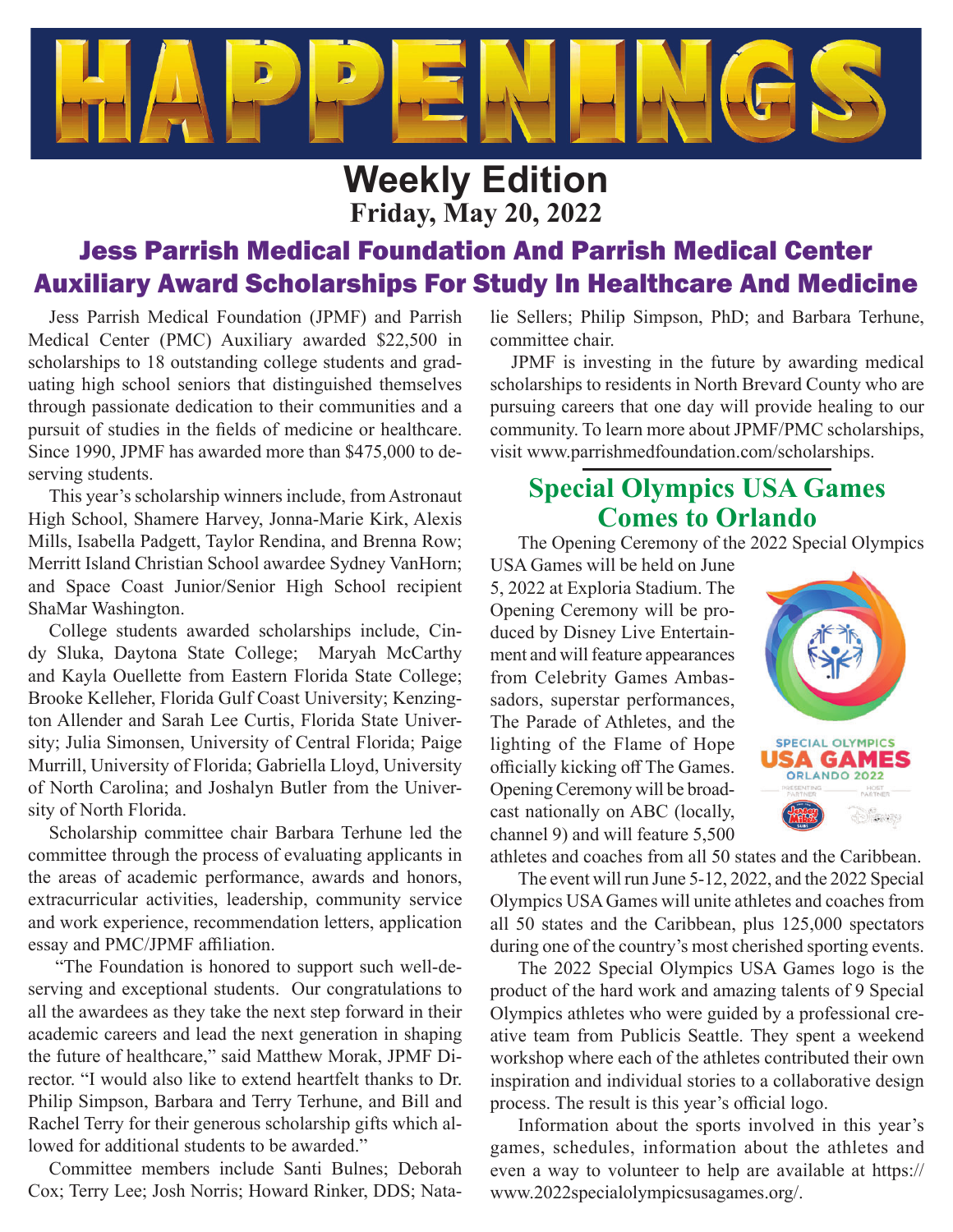### **What Is Starlink?**

It has become a redundant news report to hear that, "A launch is scheduled this week putting "xx" number of Starlink satellites into orbit." Usually "xx" is a big number for those of us who remember when satellites went to space one at a time. So what's going on with all these satellites?



SpaceX has launched more than 2,000 Starlink satellites since 2019 and offers internet service to much of Europe, including Ukraine, most of the US, parts of Central and South America, New Zealand, and southern Australia. It is the most mature of three projects, including one from Amazon, creating a new generation of high-speed internet services using swarms of small satellites in low Earth orbit. The intent is to be able to offer internet service world-wide by the end of this year. World wide. That means including the oceans, deserts, arctic and antarctic regions, and mountains. It's a grand goal and a massive undertaking.

It's designed to be the world's most advanced broadband internet system. Starlink internet works by sending information through the vacuum of space, where it travels much faster than in fiber-optic cable and can reach far more people and places. While most satellite internet services today come from single geostationary satellites that orbit the planet at about 35,000 km, Starlink is a constellation of multiple satellites that orbit the planet much closer to Earth, at about 550 km, and cover the entire globe.

Because Starlink satellites are in a low orbit, the roundtrip data time between the user and the satellite – also known as latency – is much lower than with satellites in geostationary orbit. This enables Starlink to deliver services like online gaming that are usually not possible on other satellite broadband systems. Using advanced satellites in a low orbit, Starlink enables video calls, online gaming, streaming, and other high data rate activities that historically have not been possible with satellite internet. Users can expect to see download speeds between 100 Mb/s and 200 Mb/s and latency as low as 20ms in most locations.

World wide coverage is on track to succeed, but a little later than projected. The satellites may be up by year end, but connectivity won't be ready in all areas. Starlink is currently available in most of Florida. I went to the Starlink website and I can order service today and place a deposit, but it won't be available until 2023. They are connecting on a first come, first served basis so it still may be worth your time. Business Starlink is signing up many areas, including the Happenings office, now for late 2022 or early 2023 service. Both home and business have an equipment fee. As expected, there's a disclaimer for delivery time. You can find more information at https://www.starlink.com.

### **Hurricane Season Starts in June**

Hurricane season starts next month. It's time to get the dead limbs and other yard waste cleared out.

Yard waste, such as leaves, grass, pine needles or shrubbery cuttings resulting from the care of lawns or landscape maintenance or tree trimmings must meet the preparation guidelines for Waste Management to pick it up.

#### **Yard waste collection guidelines:**

Prepare yard waste so that all branches, limbs, palm fronds and other materials are reduced to sizes not exceeding 4 feet in length, 2 feet in diameter, and 50 pounds in weight.

Yard waste cuttings, grass cuttings, leaves, small clippings and trimmings generated from a single family residence may be placed in a customer owned receptacle with a maximum 40-gallon capacity.

Notify collector and arrange for a special pick-up if yard waste removal does not meet the size and weight limits listed above. Schedule a residential yard waste pick-up at https:// www.wm.com/us/en/home/residential-waste-recyclingpickup.

Separate yard waste from other solid waste and place at your designated collection point.

Containerize grass cuttings, leaves, small clippings and trimmings.

Please note: the use of any type of bags (paper or plastic) for yard waste is prohibited.

Set yard waste at the curb in time for residential collection, which runs 6:00 a.m. until 8:00 p.m.

Waste Management will pick up all properly prepared yard waste placed at the curb or at the designated collection point from each family residence, not less than one (1) time per week.

#### **For more information, call 321-636-6894.**

Residents can also take their yard waste to the Free Mulch locations below.

#### **Free Mulch**

Brevard County residents can get free mulch at any of the locations listed below. Call the facility that is near you for more information and availability.

Central Disposal Facility, Cocoa, 321-633-1888 Mockingbird Mulching Facility, Titusville, 321-264-5009 Sarno Landfill, Melbourne, 321-255-4365

#### **Composting**

For information on backyard composting, call the Agricultural Extension Service in Cocoa at 321-633-1702 or visit the University of Florida website, https://sfyl.ifas.ufl . edu/brevard/. The University of Florida Institute of Food and Agricultural Sciences (UF/IFAS) Extension is a partnership between UF/IFAS, the United States Department of Agriculture (USDA), and Brevard County government, providing educational programs based on the latest research and technology.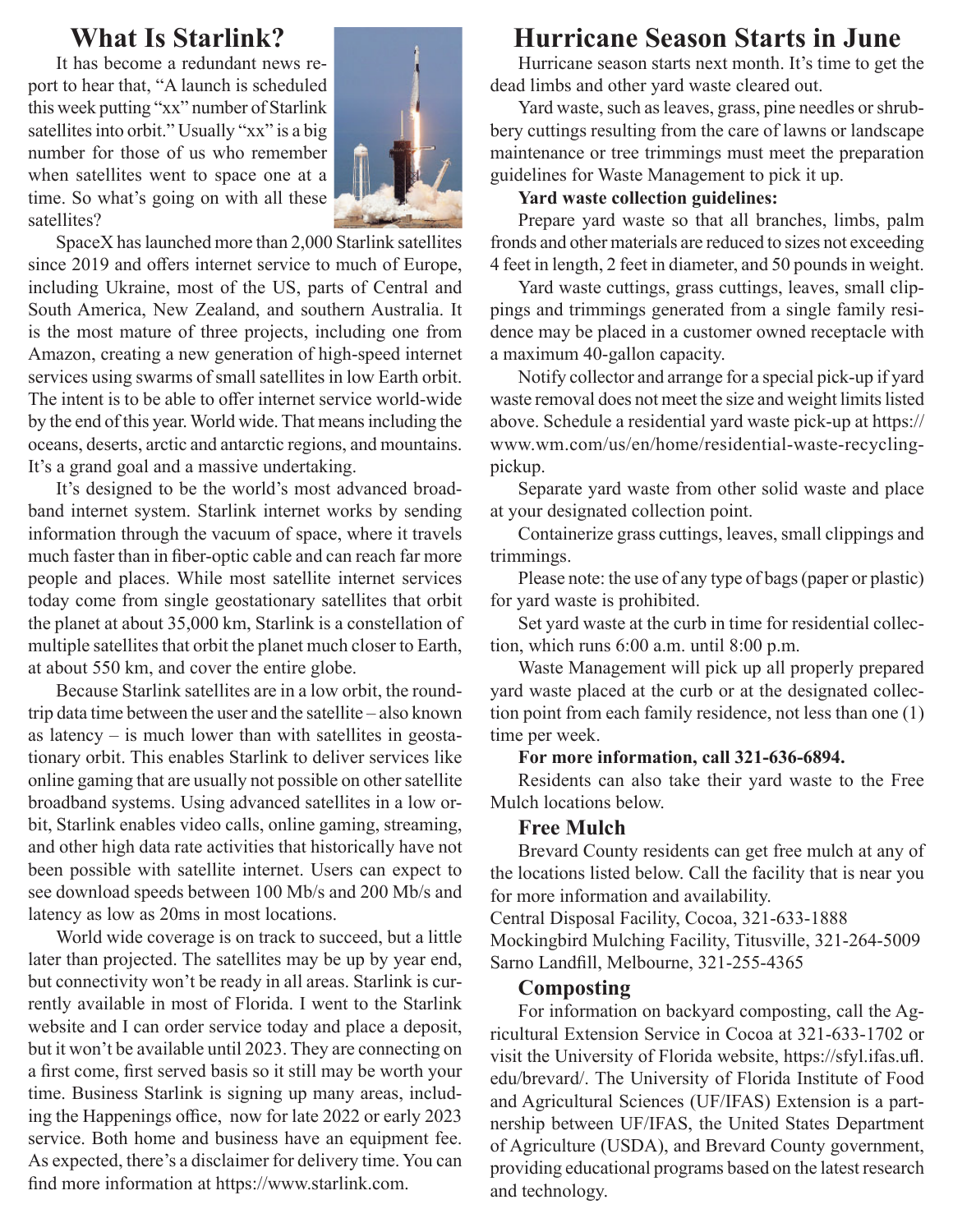## **Travel Guide To Public Wi-Fi**

Planned leisure travel in 2022 outpaces pre-pandemic travel levels in 2019, according to TripAdvisor. Travel should be a relaxing break. But if you're not careful, you could expose your private email messages, bank account information and online credit card passwords to cybercriminals. Why? Blame it on public Wi-Fi.

Public Wi-Fi is notoriously unsecure. This makes it easy for hackers to spy on you or access your private information when you're relying on the free public Wi-Fi available in hotel lobbies, coffee shops, bed-and-breakfast inns and airports. Fortunately, you can help protect your private information and your passwords by surfing smart when traveling. Here are some tips to protect your online activity as you explore new places.

#### **What are public Wi-Fi risks?**

Public Wi-Fi is not nearly as secure as the Wi-Fi you use at home or the online network provided by your employer. That's mostly because public Wi-Fi doesn't require authentication to establish a network connection. You might not even have to enter a password to log onto public Wi-Fi at airports, hotels, coffee shops, amusement parks, and retailers. While it's easy to log on to public Wi-Fi while waiting for your flight, relaxing in your hotel lobby, or in your favorite cafe, this ease of access, makes it easy for hackers to spy on your online activity. They can read the email messages you are sending, the forums you are visiting and, worst of all, the passwords you type while logging onto your online credit card portals and bank accounts.

#### **How do hackers target public Wi-Fi?**

Here's how this works: Hackers can position themselves between you and your Wi-Fi's connection point. When you cruise the internet, hackers can intercept whatever it is you are typing, viewing or downloading. Say you type in the password to your online bank accounts. Hackers can steal that. And if that's not bad enough, clever hackers can also send malware to your devices while you are online.

#### **How to protect yourself while using public Wi-Fi**

What is the best way to protect yourself from cybercriminals when on the road? Don't use your mobile devices to connect to public Wi-Fi.

But if you do need to log on with your phone, laptop, or tablet, there are ways you can boost your security.

1. Use a VPN

A virtual private network, better known as a VPN, can protect you when you are using public Wi-Fi.

2. Be careful with the sites you visit

Never visit key financial sites when using public Wi-Fi. You should not check your bank account balances or pay your credit card bill online when using the public Wi-Fi offered by your hotel, an airport, or shopping mall.

3. Only visit secure websites

If you do use public Wi-Fi to surf the internet, only visit sites with URLs that start with "HTTPS" and avoid those with URLs starting with "HTTP." Why? The "S" in "HTTPS" stands for "secure." This means that the data on that website is encrypted, making it more difficult for hackers to access.

4. Select the most secure settings on your mobile devices

Before taking your trip, visit the "Settings" page of your mobile devices. Turn off any features that automatically connect your devices to available Wi-Fi networks. This will give you more control over when your devices are logged onto the internet.

5. Use many unique, complex passwords

It's tempting to use the same password at different sites. Resist this urge. If you don't, you face risks. If a hacker cracks the password to one of your accounts while you're traveling, they can use that same password at several other accounts to access them, too.

6. Don't forget to log out

When you're done visiting a website, log out. You should never stay permanently logged onto accounts when you're done with them. But this is especially risky when you're traveling and using public Wi-Fi.

- Thanx to Dan Rafter for NortonLifeLock

### Life Wise

The best health advice you have ever received came from your mom when you were a toddler. It's to **wash your hands**. Studies show if everyone routinely washed their hands, a million deaths a year could be prevented. Handwashing reduces the risk of foodborne illness, respiratory, and other infections.

Life is better with clean hands…a mother's wisdom for a happy, healthy life!

# **Cooking in an Instant & Air Frying Class Open for Registration**

Join us for our Cooking in an Instant & Air Frying class! This cooking class is a fun hands-on experience where you can learn four new recipes for your pressure cooker and air fryer. The recipes are inspired by Mexican cuisine!

We will be hosting this class at the UF/IFAS Extension office in Cocoa on May 31, with two time slots to choose from. Space is limited to 12 people per time slot. Materials are provided in class, and you will be able to eat what you make! Tickets are \$15 per person and ticket sales end on May 26 at 5 p.m.

Register on Eventbrite: https://bit.ly/3PvMLoT

For more information, please call (321) 633-1702 or email brevard@ifas.ufl.edu.